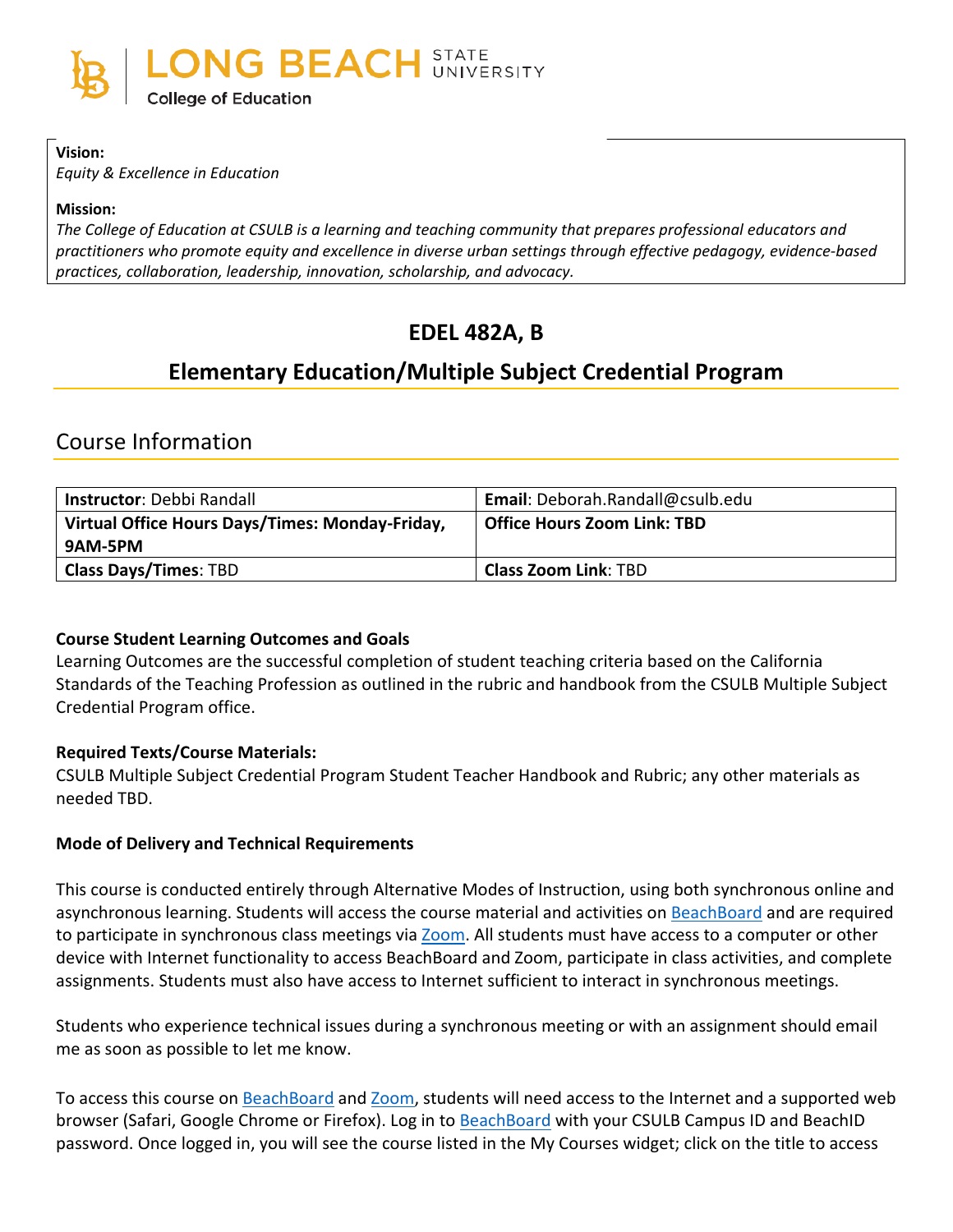the course. To access Zoom, first [install the latest version](https://zoom.us/download) of the Zoom app on your device. Use the link provided and/or sign in using your CSULB Campus ID and BeachID password via Single Sign On to create or join a Zoom session. If students need technical assistance during the course or would like to report a technical issue with BeachBoard or Zoom, they should contact the [Technology Help Desk](https://www.csulb.edu/academic-technology-services/academic-technology-resources-for-students), (562)985-4959.

The university is expected to provide an in-person computer lab in the University Student Union during 2020- 21 and the opportunity to borrow laptops and/or wi-fi hotspots, if needed. The university will send communications directly to students regarding accessing these resources. (NOTE: There may be modifications to this option due to Covid-19 restrictions.)

## **Course Communication**

BeachBoard will be used to make announcements, communicate information, post assignments and corresponding due dates, and discuss course-related topics. Please note: It is the student's responsibility to check BeachBoard a minimum of once per week, as it will contain important information about upcoming class assignments, activities, and other elements of the course. Students should also be sure to check their CSULB email accounts a minimum of once per week to receive important communications about the course from the instructor or other enrolled students.

# Course Evaluation Components and Grading

#### **Evaluation Components**

Students will be evaluated weekly by the master teacher and university supervisor, based on the provided CSULB MSCP handbook and on the California Standards of the Teaching Profession. Observations and postobservation conferences will take place for immediate feedback and self-assessment. Students are responsible for meeting all requirements discussed in the semester orientation and are strongly encouraged to submit TPAs 1 and 2 to obtain the preliminary teaching credential.

### **Course Grading**

Grading is based upon the rubric scores and observation data from the master teacher and university supervisor, under the university requirements of the Multiple Subject Credential Program of CSULB. The end semester course grade will be a credit/no credit grade; the credit grade will be the culmination of rubric scores, observation data and discussions.

| oraanin searc          |               |
|------------------------|---------------|
| <b>Rubric Score (4</b> | Percentage    |
| Pt.)                   |               |
|                        | 90-100%       |
| 3                      | 80-89%        |
| 2                      | 70-79%        |
|                        | 60% and below |
|                        |               |

#### **Grading Scale**

# Course Policies

### **Attendance and Participation**

Attendance (e.g., being present for all synchronous class sessions) and active participation are essential to your success in this class. Asynchronous participation in BeachBoard discussions is also required. Participation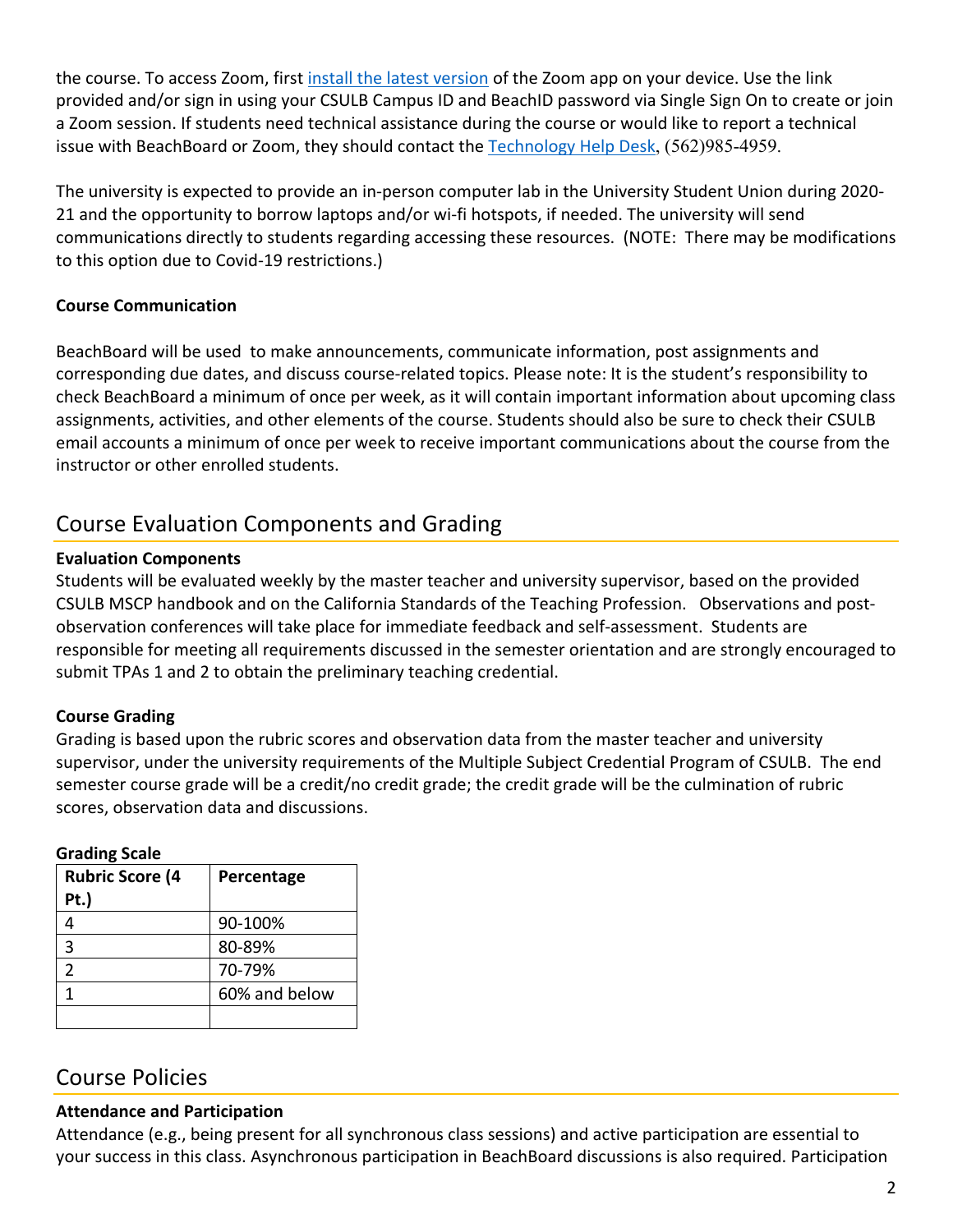is obviously an integral part of your grade and will be monitored both through attendance at Zoom sessions and through entries in the online discussion board via BeachBoard. Non-participation in either synchronous or asynchronous aspects of the course will negatively impact your grade. Refer to the handbook for absence policy and procedures.

## **Late Work/Make-up Policy**

Refer to the handbook for absence procedures. Assuming the role of the classroom teacher does not allow for late or missed work. If there is an absolute need for missed days of work, notify your master teacher and university supervisor with as much notice as possible.

# ● **Plagiarism/Academic Integrity Policy**

There is zero tolerance for cheating, plagiarism, or any other violation of academic integrity in this course. Work submitted is assumed to be original unless your source material is documented using proper citations. Using the ideas or words of another person, even a peer or a web site, as if it were your own, constitutes plagiarism. It is your responsibility to review the University policy on [Cheating and Plagiarism](http://catalog.csulb.edu/content.php?catoid=5&navoid=369#cheating-and-plagiarism) that governs your participation in courses at CSULB. There will be discussion for using collaborative teacher sites for lessons and activities, however the lessons for observation submitted to the university supervisor should be the student's own work.

## **University Withdrawal Policy**

Class withdrawals during the final 3 weeks of instruction are not permitted except for a very serious and compelling reason such as accident or serious injury that is clearly beyond the student's control and the assignment of an Incomplete grade is inappropriate (see [Grades\)](http://www.csulb.edu/depts/enrollment/student_academic_records/grading.html). Application for withdrawal from CSULB or from a class must be filed by the student [online,](https://www.csulb.edu/student-records/dropping-and-withdrawing) whether or not the student has ever attended the class; otherwise, the student will receive a grade of "WU" (unauthorized withdrawal) in the course. View the CSULB guidelines on [Dropping and Withdrawal](https://www.csulb.edu/student-records/dropping-and-withdrawing#:%7E:text=Policy,after%20separation%20from%20the%20university.) for more detailed information.

### **Special Needs Accommodations**

Students with disabilities who require reasonable academic accommodations are strongly encouraged to register with the Bob Murphy Access Center (BMAC) each semester. Students must submit supporting disability documentation to BMAC and provide faculty of any BMAC verification of accommodations as early in the semester as possible. BMAC is located in the Student Success Center, Room 110 and may also be reached by phone at (562) 985-5401 or via email at [bmac@csulb.edu.](mailto:bmac@csulb.edu)

During this time of COVID-19, if you have any condition that prevents you from attending class in-person or wearing a face covering/mask, please contact BMAC at [bmac@csulb.edu](mailto:bmac@csulb.edu) for reasonable accommodations.

# Additional Information

### **Student Support Services**

The Division of Student Affairs has prepared a helpful guide, [Student Resources During COVID-19.](https://rb.gy/ql7w8j) A full list of student support services is also available on the [Programs and Services](http://web.csulb.edu/divisions/students/programs.html) website. All units and programs are offering services, primarily in a virtual format; visit individual websites for up-to-date contact information.

Students who are facing challenges resulting in housing and/or food insecurity are urged to contact the **Basic** [Needs Program.](http://web.csulb.edu/divisions/students/basic_needs_program/index.html) Students may also email [supportingstudents@csulb.edu](mailto:supportingstudents@csulb.edu) or call (562)985-2038*.*